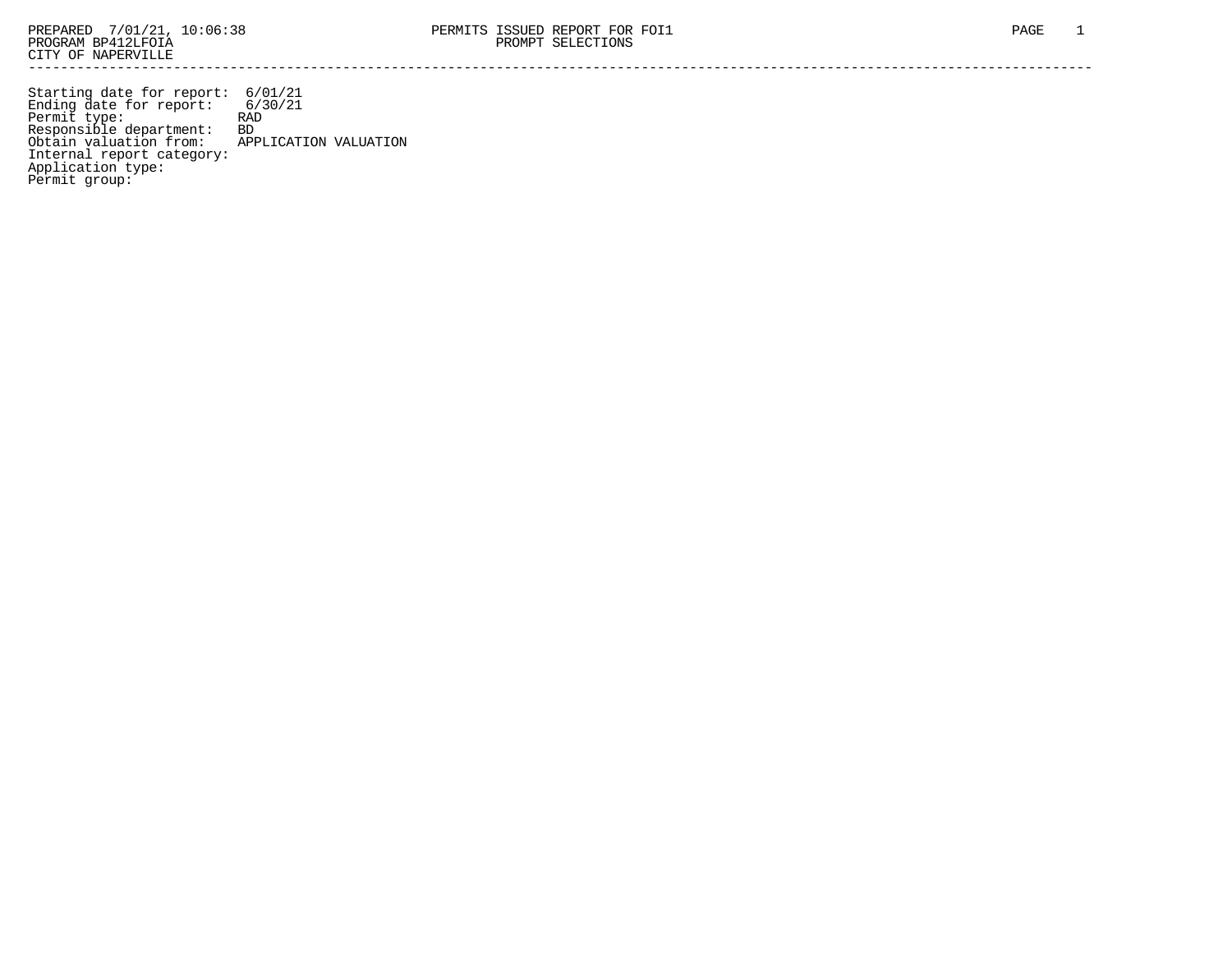# PREPARED 7/01/21, 10:06:38 PERMITS ISSUED REPORT PAGE 1 PROGRAM BP412LFOI1 6/01/21 THRU 6/30/21 CITY OF NAPERVILLE **Example 20** CITY OF NAPERVILLE PERMIT TYPE - RAD ROOM ADDITION OBTAINED VALUATION FROM APPLICATION VALUATION

| APPLICATION APPLICATION TYPE AND DESCRIPTION<br>DATE<br>VALUATION                                              | Parcel Number<br>Alternate ID Code        | PROPERTY OWNER/<br>CONTRACTOR                                                                          |
|----------------------------------------------------------------------------------------------------------------|-------------------------------------------|--------------------------------------------------------------------------------------------------------|
| 20-00000630 RAD RES ADDITIONS (NEW SQ FTG)                                                                     | 1409 N LOOMIS ST                          |                                                                                                        |
| $\frac{3}{11/20}$ \$100000<br>Contractor #: 630-470-9442                                                       |                                           | D-08071040070000N363 -40 LAKEWEST CUSTOM RENOVATIONS                                                   |
| ----------                                                                                                     | ISSUE DATE<br>6/07/21                     | SUBCONTRACTOR(S)<br>LITTLE ELECTRICAL CONTRACTORS<br>CLAUSEN PLUMBING<br>APEX EXTERIORS INC - SO ELGIN |
| 21-00000118 RAD RES ADDITIONS (NEW SQ FTG)<br>237 WILLOWAY DR                                                  |                                           |                                                                                                        |
| $\begin{array}{cccc}\n- & - & - & - & - - \\ \text{Contractor} & + & 630 - 922 - 3199 & & 400000\n\end{array}$ |                                           | D-07144220090000N101 -82 MONUMENT HOMES, INC                                                           |
| STRUCTURE - 000 000<br>PERMIT TYPE - RAD 00 ROOM ADDITION                                                      |                                           | ENTERPRISE PLUMBING, INC<br>LITTLE ELECTRICAL CONTRACTORS                                              |
| -----------<br>21-00000550 RAD RES ADDITIONS (NEW SQ FTG) 2423 COASTAL SAGE CT                                 |                                           |                                                                                                        |
| $------ 3/01/21$ \$29000<br>Contractor #: 630-514-4701                                                         |                                           | D-07093110630000N1767-047 SUNSPACE BY ARBORVIEW                                                        |
| STRUCTURE - 000 000<br>PERMIT TYPE - RAD 00 ROOM ADDITION<br>___________                                       | ISSUE DATE SUBCONTRACTOR(S)<br>6/11/21    | MATRIX ELECTRIC CO<br>NATIONAL ENERGY CONTRACTORS                                                      |
| 21-00000806 RAD RES ADDITIONS (NEW SQ FTG)                                                                     | 6 N COLUMBIA ST                           |                                                                                                        |
| $--------- 3/17/21$<br>\$9000<br>Contractor #: 312-415-1071                                                    | D-08184040050000N442 -86 ERIK G. HAUGSNES |                                                                                                        |
| STRUCTURE - 000 000 PORTE COCHERE<br>PERMIT TYPE - RAD 00 ROOM ADDITION                                        |                                           |                                                                                                        |
| 21-00000807 RAD RES ADDITIONS (NEW SO FTG)<br>1309 MARENGO CT                                                  |                                           |                                                                                                        |
| $---------2$ 3/17/21<br>\$50000<br>Contractor #: 630-913-4074                                                  |                                           | W-01022130190000N181 -187 ROSEWOOD SIGNATURE HOMES LLC                                                 |
| STRUCTURE - 000 000 3 SEASONS ROOM<br>PERMIT TYPE - RAD 00 ROOM ADDITION                                       | ISSUE DATE<br>6/03/21                     | SUBCONTRACTOR(S)<br>AJ ELECTRICAL SERVICES INC<br>ULA CONSTRUCTION                                     |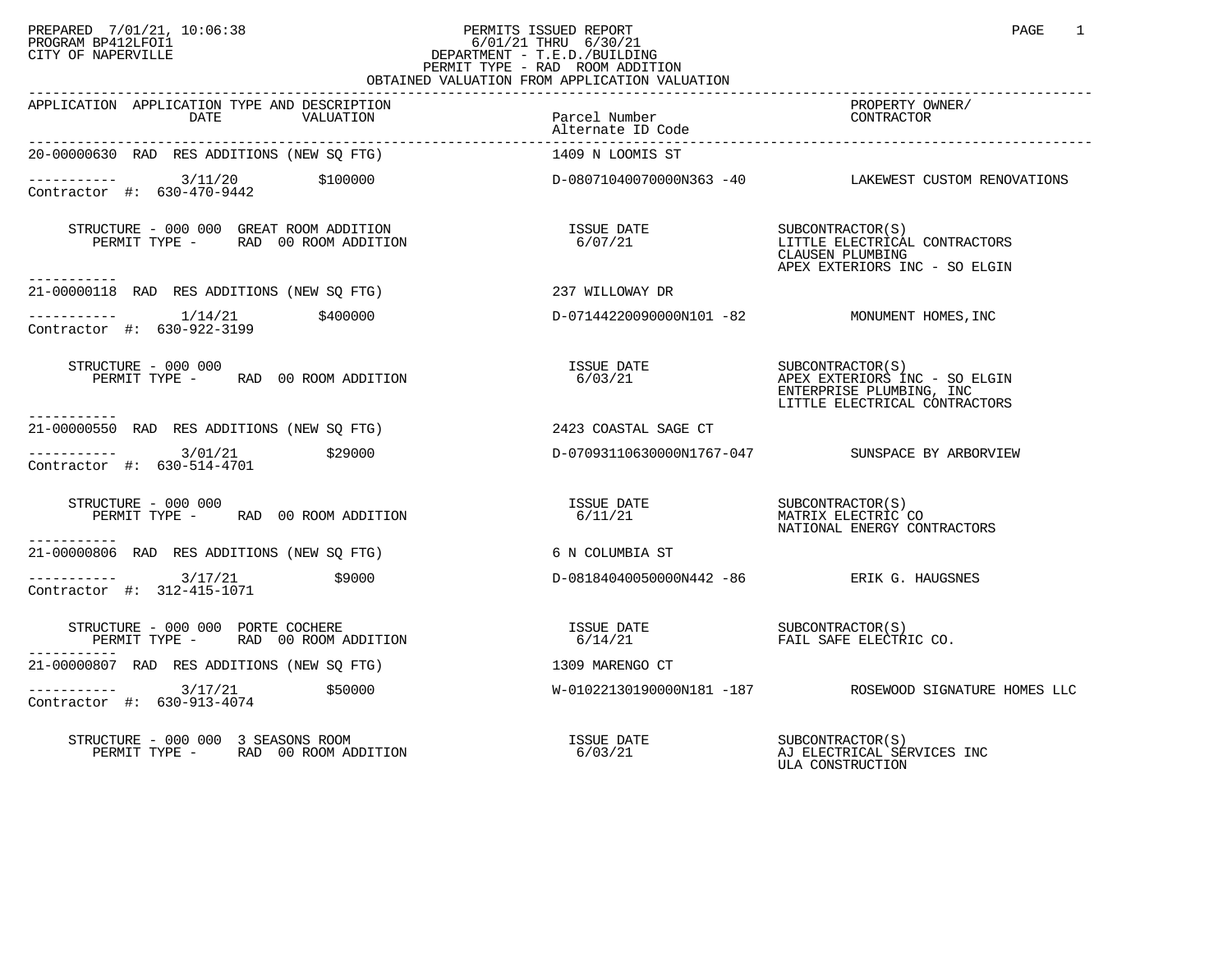# PREPARED 7/01/21, 10:06:38 PERMITS ISSUED REPORT PAGE 2 PROGRAM BP412LFOI1 6/01/21 THRU 6/30/21 CITY OF NAPERVILLE **Example 20** CITY OF NAPERVILLE PERMIT TYPE - RAD ROOM ADDITION OBTAINED VALUATION FROM APPLICATION VALUATION

| APPLICATION APPLICATION TYPE AND DESCRIPTION<br>DATE<br>VALUATION                            | Parcel Number<br>Alternate ID Code        | PROPERTY OWNER/<br>CONTRACTOR                                                 |
|----------------------------------------------------------------------------------------------|-------------------------------------------|-------------------------------------------------------------------------------|
| 21-00001154 RAD RES ADDITIONS (NEW SQ FTG)                                                   | 1406 MIDDLEBURG CT                        |                                                                               |
| $\frac{4}{05/21}$ \$156600<br>Survey to \$30-355-2118 \$156600<br>Contractor #: 630-355-2118 |                                           | D-08202000340000N113 -103 SHIFFLER BUILDERS INC                               |
| STRUCTURE - 000 000<br>PERMIT TYPE - RAD 00 ROOM ADDITION                                    | ISSUE DATE<br>6/07/21                     | SUBCONTRACTOR(S)<br>MARTIN PLUMBING & HEATING CO<br>PENNA ELECTRIC<br>AR BOHR |
| -----------<br>21-00001219 RAD RES ADDITIONS (NEW SO FTG)                                    | 1541 FENDER RD                            |                                                                               |
| $\frac{4}{08/21}$ \$78500<br>Contractor #: 630-355-2118                                      |                                           | D-08294070110000N155 -148 SHIFFLER BUILDERS INC                               |
| STRUCTURE - 000 000<br>PERMIT TYPE - RAD 00 ROOM ADDITION                                    | ISSUE DATE SUBCONTRACTOR(S)<br>6/22/21    | PENNA ELECTRIC<br>AR BOHR                                                     |
| -----------<br>21-00001234 RAD RES ADDITIONS (NEW SO FTG)                                    | 936 CHERRY HILLS LN                       |                                                                               |
| $---------$ 4/09/21 \$25000<br>Contractor #: 847-602-7641                                    | D-07112040320000N586 -37 SG HOME BUILDERS |                                                                               |
| STRUCTURE - 000 000<br>PERMIT TYPE - RAD 00 ROOM ADDITION<br>-----------                     | ISSUE DATE<br>C (0.4 / 21<br>6/04/21      | CUSTOM HOME ELECTRIC INC<br>R Z SERVICES INC                                  |
| 21-00001300 RAD RES ADDITIONS (NEW SO FTG)                                                   | 2634 VERMILLION CT                        |                                                                               |
| $-$ --------- $4/15/21$ \$125000<br>Contractor #: $773-373-2242$                             |                                           | $W-02053010390000N627 -207$ PROGRESS CONSTRUCTION                             |
| STRUCTURE - 000 000<br>PERMIT TYPE - RAD 00 ROOM ADDITION<br>----------                      | ISSUE DATE SUBCONTRACTOR(S)<br>6/18/21    | FATHER & SONS PLBG & SEWER<br>BSJ ELECTRICAL SERVICES                         |
| 21-00001394 RAD RES ADDITIONS (NEW SO FTG)                                                   | 1519 GROMMON RD                           |                                                                               |
| $--------$ 4/18/21<br>\$86800<br>Contractor #: 847-496-4333                                  |                                           | W-01113120550000N793 -231 ARCHADECK OF CHICAGOLAND-PALAT                      |
| STRUCTURE - 000 000<br>PERMIT TYPE - RAD 00 ROOM ADDITION                                    | ISSUE DATE<br>6/22/21                     | SUBCONTRACTOR (S)<br>AAA ELECTRIC INC (POPLAR)<br>CHICAGO GAS LINES           |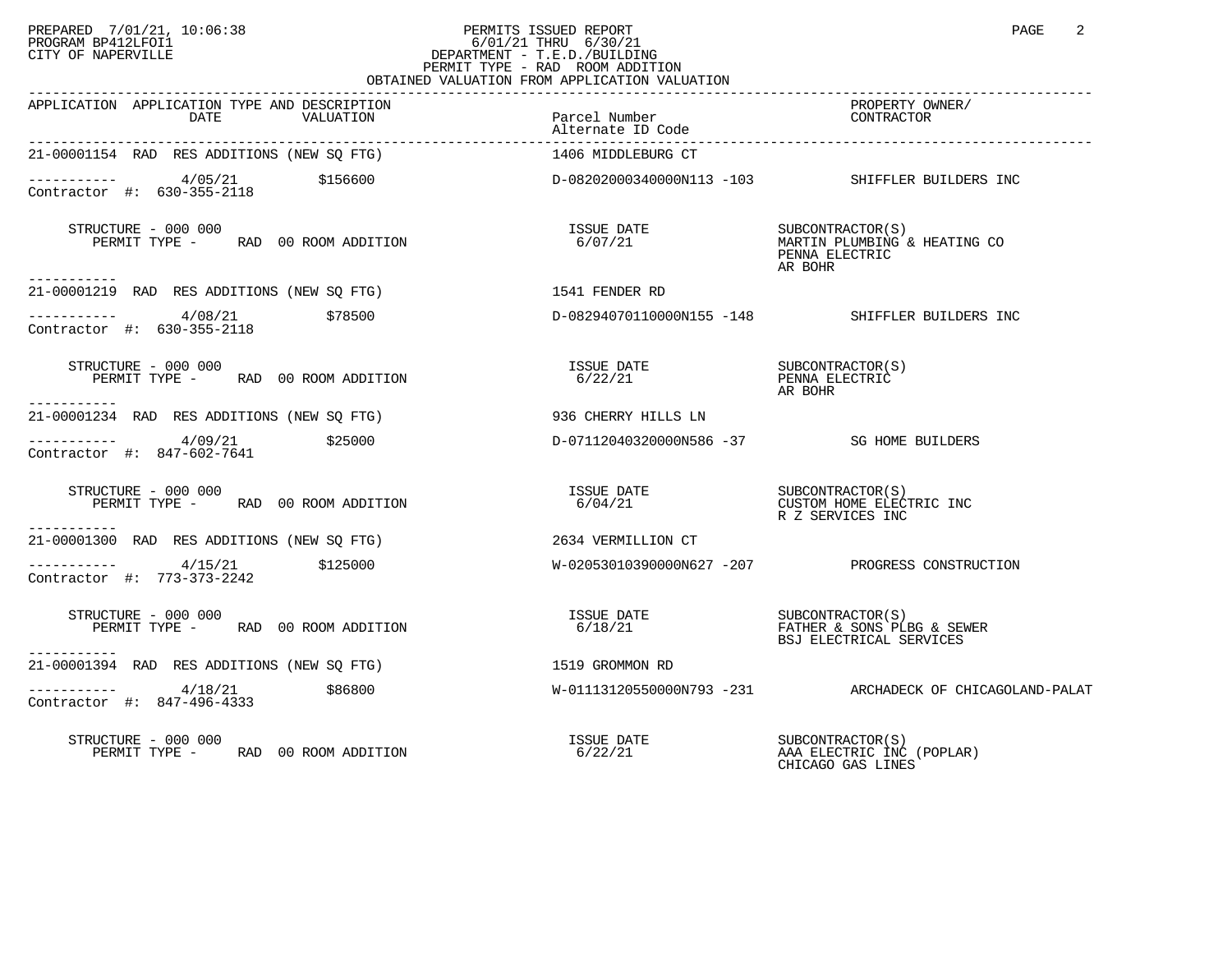# PREPARED 7/01/21, 10:06:38 PERMITS ISSUED REPORT PAGE 3<br>PROGRAM BP412LFOI1 PROGRAM PROGRAM BP412LFOI1 PROGRAM BP412LFOI1 6/01/21 THRU 6/30/21 CITY OF NAPERVILLE **Example 20** CITY OF NAPERVILLE PERMIT TYPE - RAD ROOM ADDITION OBTAINED VALUATION FROM APPLICATION VALUATION

| APPLICATION APPLICATION TYPE AND DESCRIPTION<br>DATE<br>VALUATION                                                       | Parcel Number                             | PROPERTY OWNER/<br>CONTRACTOR                                                           |
|-------------------------------------------------------------------------------------------------------------------------|-------------------------------------------|-----------------------------------------------------------------------------------------|
| 21-00001394 (CONTINUED)<br>. _ _ _ _ _ _ _ _ _ _                                                                        |                                           |                                                                                         |
|                                                                                                                         |                                           | DICKSON CONTRACTORS                                                                     |
| -----------<br>21-00001395 RAD RES ADDITIONS (NEW SQ FTG) 1512 MAPLE HILLS CT                                           |                                           |                                                                                         |
| -----------   4/18/21<br>Contractor #: 630-327-9680<br>\$32000                                                          | D-07121010200000N583 -38 SCHULER BUILDERS |                                                                                         |
| STRUCTURE - 000 000<br>PERMIT TYPE - RAD 00 ROOM ADDITION                                                               | ISSUE DATE SUBCONTRACTOR(S)<br>6/07/21    | DAC ELECTRIC INC                                                                        |
| 21-00001424 RAD RES ADDITIONS (NEW SQ FTG)                                                                              | 116 S WEST ST                             |                                                                                         |
| $-$ ---------- $4/19/21$ \$43600<br>Contractor #: 847-496-4333                                                          |                                           | D-07133140020000N605 -83 ARCHADECK OF CHICAGOLAND-PALAT                                 |
| STRUCTURE - 000 000<br>PERMIT TYPE - RAD 00 ROOM ADDITION<br>-----------                                                | ISSUE DATE SUBCONTRACTOR(S)<br>6/02/21    | DICKSON CONTRACTORS<br>AAA ELECTRIC INC (POPLAR)                                        |
| 21-00001455 RAD RES ADDITIONS (NEW SQ FTG)                                                                              | 1317 N WEST ST                            |                                                                                         |
| $--------- 4/20/21$<br>\$75000<br>Contractor #: 630-233-1333                                                            |                                           | D-07121050230000N1172-38 PRIMO / J.W.S. CUSTOM BUILDER                                  |
| STRUCTURE - 000 000<br>PERMIT TYPE - RAD 00 ROOM ADDITION                                                               | ISSUE DATE<br>6/22/21                     | SUBCONTRACTOR(S)<br>MJD CONSTRUCTION INC<br>NRG PLUMBING, INC<br>ZITO CONSTRUCTION, INC |
| -----------<br>21-00001457 RAD RES ADDITIONS (NEW SQ FTG)                                                               | 925 DOUGLAS AV                            |                                                                                         |
| $\frac{1}{2}$ $\frac{1}{2}$ $\frac{1}{2}$ $\frac{4}{20}$ $\frac{1}{21}$ $\frac{5}{22331}$<br>Contractor #: 630-579-6600 |                                           | D-07133010060000N58 -83 RELIABLE HOME IMPROVEMENT                                       |
| STRUCTURE - 000 000<br>PERMIT TYPE - RAD 00 ROOM ADDITION                                                               | ISSUE DATE SUBCONTRACTOR(S)<br>6/02/21    | VERN MOORE & SONS ROOFING<br>MDS ELECTRIC INC<br>WIESNER PLUMBING, INC                  |
| .<br>21-00001506 RAD RES ADDITIONS (NEW SO FTG)                                                                         | 1288 HAMILTON LN                          |                                                                                         |
| $       4/21/21$<br>\$12350<br>Contractor #: 773-339-5407                                                               |                                           | D-08292090030000N727 -133 WJR REMODELING & CONSTRUCTION                                 |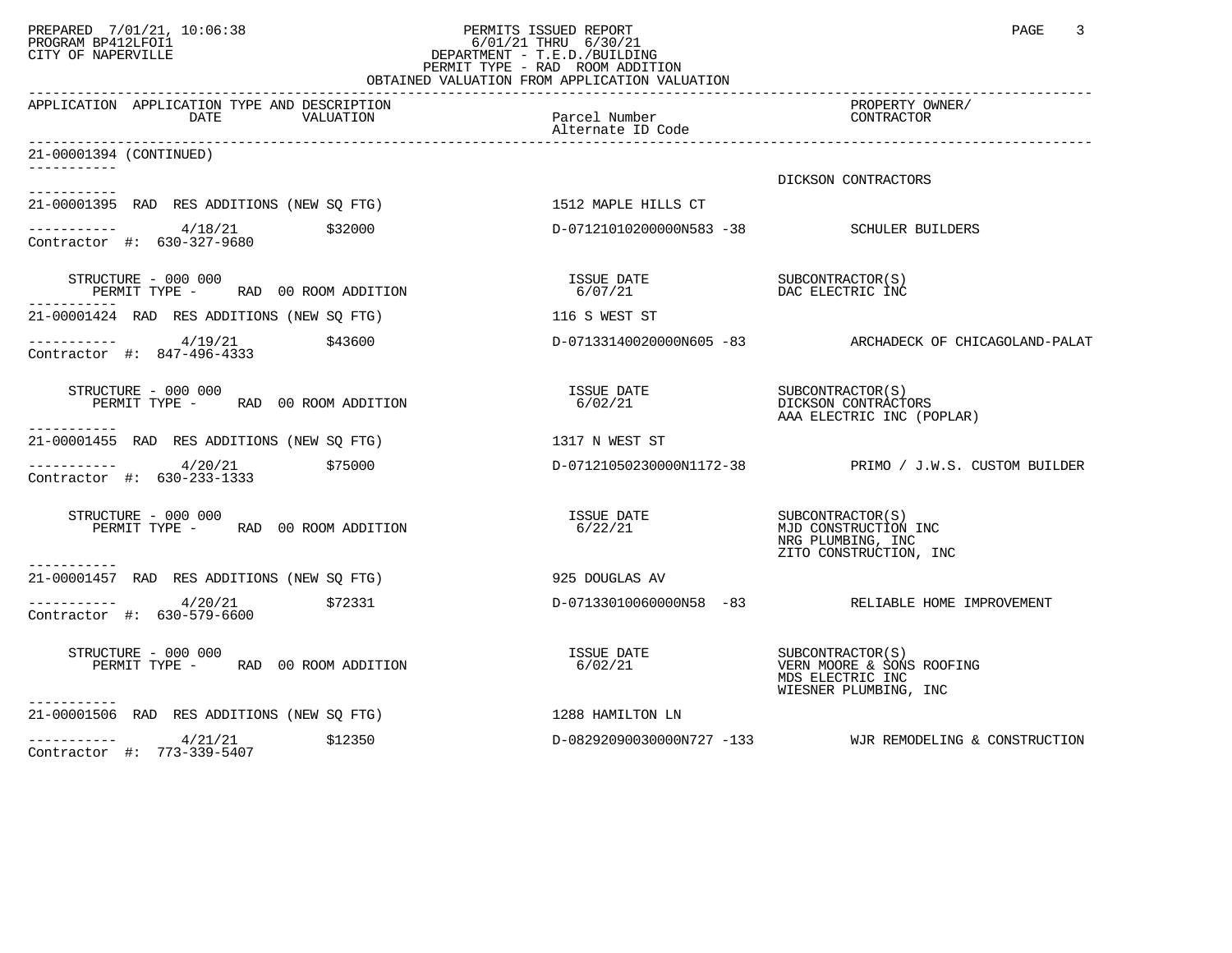# PREPARED 7/01/21, 10:06:38 PERMITS ISSUED REPORT PAGE 4 PROGRAM BP412LFOI1 PROGRAM BP412LFOI1 6/01/21 THRU 6/30/21 CITY OF NAPERVILLE **Example 20** CITY OF NAPERVILLE PERMIT TYPE - RAD ROOM ADDITION

|                                                                                                                                      | OBTAINED VALUATION FROM APPLICATION VALUATION                                                                            |                                                                        |
|--------------------------------------------------------------------------------------------------------------------------------------|--------------------------------------------------------------------------------------------------------------------------|------------------------------------------------------------------------|
| APPLICATION APPLICATION TYPE AND DESCRIPTION<br>DATE<br>VALUATION                                                                    | Parcel Number<br>Alternate ID Code                                                                                       | PROPERTY OWNER/<br>CONTRACTOR                                          |
| 21-00001506 (CONTINUED)                                                                                                              |                                                                                                                          |                                                                        |
| STRUCTURE - 000 000<br>PERMIT TYPE - RAD 00 ROOM ADDITION                                                                            | $\begin{tabular}{llll} \texttt{ISSUBCONTRACTOR(S)} \\ \texttt{6/08/21} & & & & \texttt{NJR REMODELING & & \end{tabular}$ | WJR REMODELING & CONSTRUCTION<br>RUBIO ELECTRICAL                      |
| 21-00001574 RAD RES ADDITIONS (NEW SQ FTG)                                                                                           | 1513 KENYON DR                                                                                                           |                                                                        |
| $\frac{1}{2}$ -----------<br>Contractor #: $\frac{4}{23/21}$<br>\$20000                                                              |                                                                                                                          |                                                                        |
| STRUCTURE - 000 000<br>PERMIT TYPE - RAD 00 ROOM ADDITION<br>-----------                                                             | ISSUE DATE SUBCONTRACTOR(S)<br>6/18/21                                                                                   | MAGYAN CORPORATION<br>NU-PHASE ELECTRIC                                |
| 21-00001883 RAD RES ADDITIONS (NEW SQ FTG)                                                                                           | 408 BUCKEYE DR                                                                                                           |                                                                        |
| 5/06/21<br>\$40000<br>Contractor #: 630-330-0014                                                                                     |                                                                                                                          | D-07252210130000N59 -129 CREATIVE CONCEPTS CONSTRUCTION                |
| STRUCTURE - 000 000 NEW FRONT PORCH<br>PERMIT TYPE - RAD 00 ROOM ADDITION                                                            |                                                                                                                          |                                                                        |
| 21-00002022 RAD RES ADDITIONS (NEW SQ FTG)                                                                                           | 1208 HIDDEN SPRING DR                                                                                                    |                                                                        |
| $--------- 5/12/21$ \$13683<br>Contractor #: 847-251-4200                                                                            |                                                                                                                          | D-07142060010000N106 -67 SIDING WINDOWS GROUP                          |
| STRUCTURE - 000 000 CANOPY & STOOP<br>PERMIT TYPE - RAD 00 ROOM ADDITION 6/23/21<br>PERMIT TYPE - RAD 00 ROOM ADDITION<br>---------- | 6/23/21                                                                                                                  | SUBCONTRACTOR(S)<br>TOTAL QUALITY CONSTRUCTION INC<br>TEXA ENGINEERING |
| 21-00002033 RAD RES ADDITIONS (NEW SQ FTG)                                                                                           | 1024 SHERINGHAM DR                                                                                                       |                                                                        |
| \$26424<br>Contractor #: 630-541-4998                                                                                                |                                                                                                                          | D-07253080360000N569 -143 NAPERVILLE ROOFING & CONST                   |
| STRUCTURE - 000 000 FRONT PORCH<br>PERMIT TYPE - RAD 00 ROOM ADDITION<br>----------                                                  | ISSUE DATE<br>6/23/21                                                                                                    | SUBCONTRACTOR(S)<br>NAPERVILLE ROOFING & CONST                         |
| 21-00002064 RAD RES ADDITIONS (NEW SQ FTG)                                                                                           | 1212 ATLAS LN                                                                                                            |                                                                        |
| $--------- 5/14/21$<br>\$79947<br>Contractor #: 630-579-6600                                                                         |                                                                                                                          | D-08301180050000N481 -130 RELIABLE HOME IMPROVEMENT                    |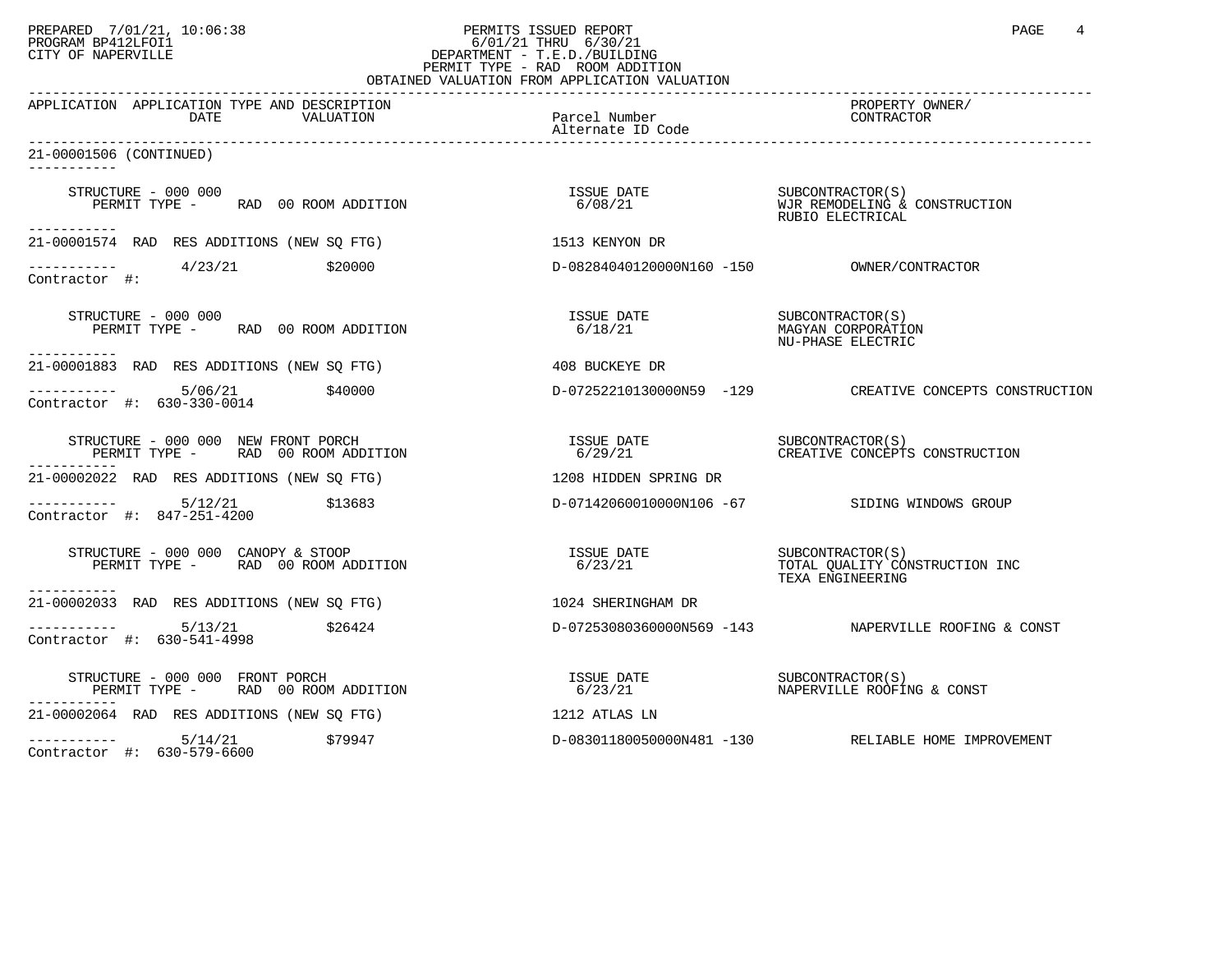#### PREPARED 7/01/21, 10:06:38 PERMITS ISSUED REPORT PAGE 5<br>PROGRAM BP412LFOI1 PROGRAM BP412LFOI1 PROGRAM BP412LFOI1 6/01/21 THRU 6/30/21 CITY OF NAPERVILLE **Example 20** CITY OF NAPERVILLE PERMIT TYPE - RAD ROOM ADDITION OBTAINED VALUATION FROM APPLICATION VALUATION

| APPLICATION APPLICATION TYPE AND DESCRIPTION<br>DATE<br>VALUATION                                                                                                      | Parcel Number<br>Alternate ID Code | PROPERTY OWNER/<br>CONTRACTOR                                                                           |
|------------------------------------------------------------------------------------------------------------------------------------------------------------------------|------------------------------------|---------------------------------------------------------------------------------------------------------|
| 21-00002064 (CONTINUED)                                                                                                                                                |                                    |                                                                                                         |
| STRUCTURE - 000 000 GREAT ROOM & MASTER CLOSET ADDITION ISSUE DATE<br>PERMIT TYPE - RAD 00 ROOM ADDITION 6/07/21<br>-----------                                        |                                    | SUBCONTRACTOR(S)<br>LITTLE ELECTRICAL CONTRACTORS<br>VERN MOORE & SONS ROOFING<br>WIESNER PLUMBING, INC |
| 21-00002119 RAD RES ADDITIONS (NEW SO FTG)                                                                                                                             | 1755 CITADEL DR                    |                                                                                                         |
| $--------- 5/18/21$<br>\$80610<br>Contractor #: 630-579-6600                                                                                                           |                                    | D-08331110050000N160 -164 RELIABLE HOME IMPROVEMENT                                                     |
| STRUCTURE - 000 000 GARGAE & SECOND FLOOR ADDITION/REMODEL ISSUE DATE<br>PERMIT TYPE - RAD 00 ROOM ADDITION 6/04/21 1990 1117TLE ELECTRICAL CONTRACTORS<br>----------- |                                    | WIESNER PLUMBING, INC<br>VERN MOORE & SONS ROOFING                                                      |
| 21-00002323 RAD RES ADDITIONS (NEW SQ FTG)                                                                                                                             | 1355 OLD DOMINION RD               |                                                                                                         |
| $\frac{1}{2}$ ----------- 5/26/21 \$11561<br>Contractor #: 630-355-6557                                                                                                |                                    | D-08202060130000N113 -103 OPAL ENTERPRISES INC                                                          |
| STRUCTURE - 000 000 PORTICO<br>PERMIT TYPE - RAD 00 ROOM ADDITION                                                                                                      |                                    |                                                                                                         |
| 21-00002333 RAD RES ADDITIONS (NEW SQ FTG)                                                                                                                             | 1048 CAROLINE CT                   |                                                                                                         |
| $--------- 5/26/21$ \$59510<br>Contractor #: 708-785-2684                                                                                                              |                                    | W-02054070300000N1574-208 GREAT DAY IMPROVEMENTS                                                        |
| STRUCTURE - 000 000 SUNROOM ADDITION<br>PERMIT TYPE - RAD 00 ROOM ADDITION                                                                                             |                                    | AGT ELECTRIC                                                                                            |
| -----------<br>21-00002352 RAD RES ADDITIONS (NEW SO FTG)                                                                                                              | 540 INDIAN HILLS CT                |                                                                                                         |
| -----------  5/27/21<br>\$50000<br>Contractor #: 630-740-8589                                                                                                          |                                    | D-07121060020000N1172-38 NELSON GENERAL CONTRACTING                                                     |
| $STRUCTURE - 000 000 COVERED PATHO$<br>PERMIT TYPE - RAD 00 ROOM ADDITION<br>-----------                                                                               |                                    | VINTAGE ELECTRIC<br>CENTURY BUILDERS & DEVELOPMENT                                                      |
| 21-00002416 RAD RES ADDITIONS (NEW SQ FTG)                                                                                                                             | 675 WINTERGREEN CR                 |                                                                                                         |
| $--------- 6/01/21$<br>\$84475<br>Contractor #: 847-496-4333                                                                                                           |                                    | D-07224040090000N1144-110 ARCHADECK OF CHICAGOLAND-PALAT                                                |